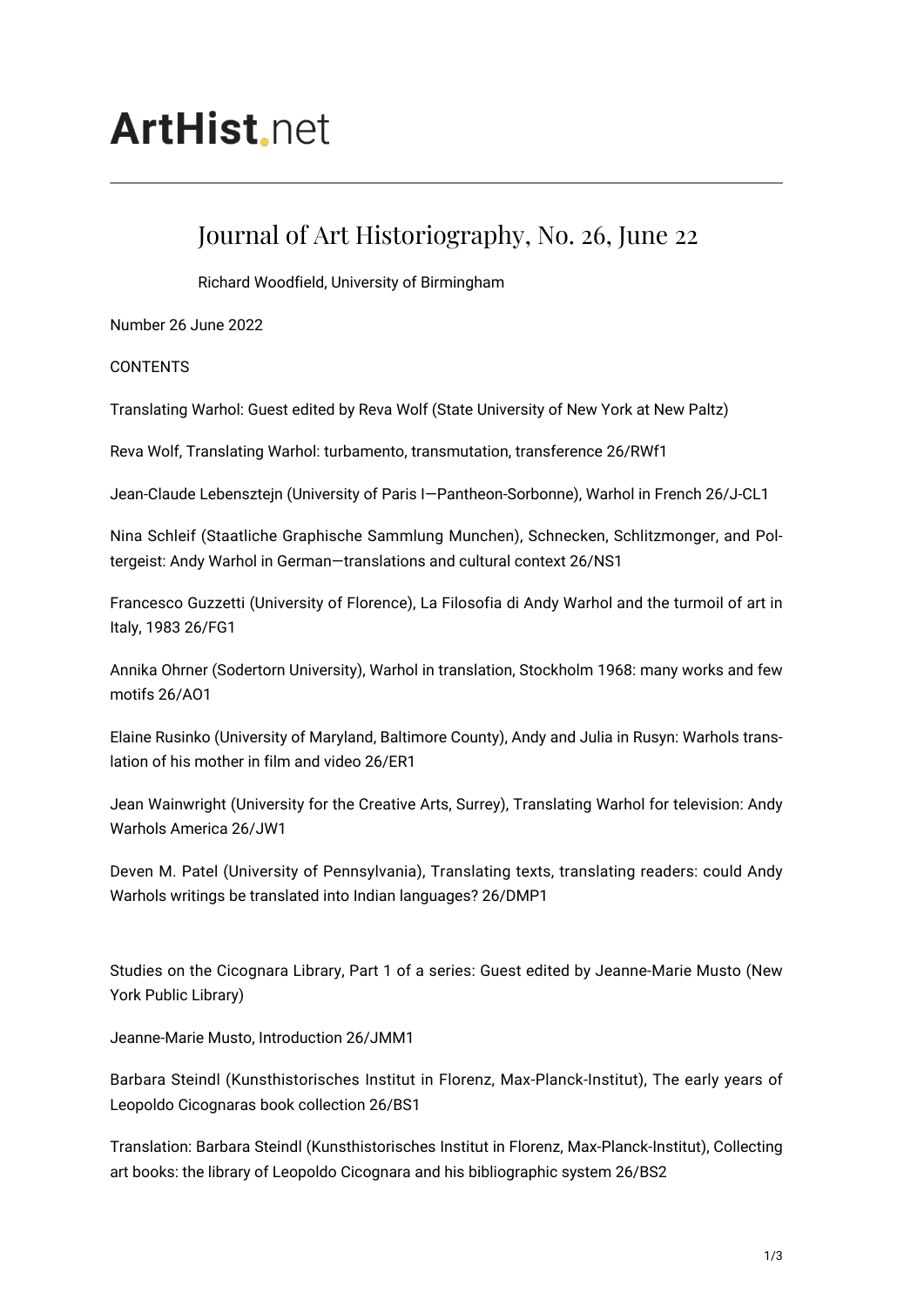The Print in the Codex: Guest edited by Jeanne-Marie Musto (New York Public Library)

Jeanne-Marie Musto, Introduction 26/JMM2

Sarah C. Schaefer (University of Wisconsin-Milwaukee), Bibles unbound: the material semantics of nineteenth-century scriptural illustration 26/SCS1

The Influence of the Vienna School of Art History II: The 100th Anniversary of Max Dvoraks Death, Part 2 with the editorial assistance of Tomas Murar (Czech Academy of Sciences)

Katja Mahnic (University of Ljubljana), Max Dvorak and the founding of the Ljubljana School of Art History 26/KM1

Gaia Schlegel (Università della Svizzera italiana and the Philipps-Universitat Marburg), Competing images: illustrated volumes by Max Dvořák and his contemporaries shaping national Art History 26/GS1

### General papers

Hans Bloemsma (University College Roosevelt, Middelburg), Henry Moore and the historiography of early Italian art 26/HB1

Chiara Cecalupo (Universidad Carlos III de Madrid), The study and dissemination of an iconography: banquet scenes from the catacombs of Rome to the facsimile catacombs of the nineteenth century 26/CC1

Samuel OConnor Perks (Independent, Leuven), Between mysticism and industry: Breuer, the Benedictines and a binder 26/SOP1

Jindrich Vybiral (Academy of Arts, Architecture and Design (UMPRUM) in Prague), A man of many gifts and the anti-materialistic struggle in the arts: Ferdinand Feldeggs monographs on Friedrich Ohmann and Leopold Bauer 26/JV1

Amanda Wasielewski (Stockholm University), Interfaces of art: Meyer Schapiro, Fernand Leger, and the role of the art historian in anachronistic artistic influence 26/AWa1

Alex Weintraub (Columbia University), Perpetual iridescence, or Impressionisms minor harmonies 26/AWe1

Tommaso Zerbi (Bibliotheca Hertziana), Neo-Medievalism Studies, Italy, and the Four Ghosts: architectural history and the study of medievalism 26/TZ1

#### Documents

E. H. Gombrich†, Reflections on teaching art history in art schools paper given, 4th January, 1966 26/EHG1